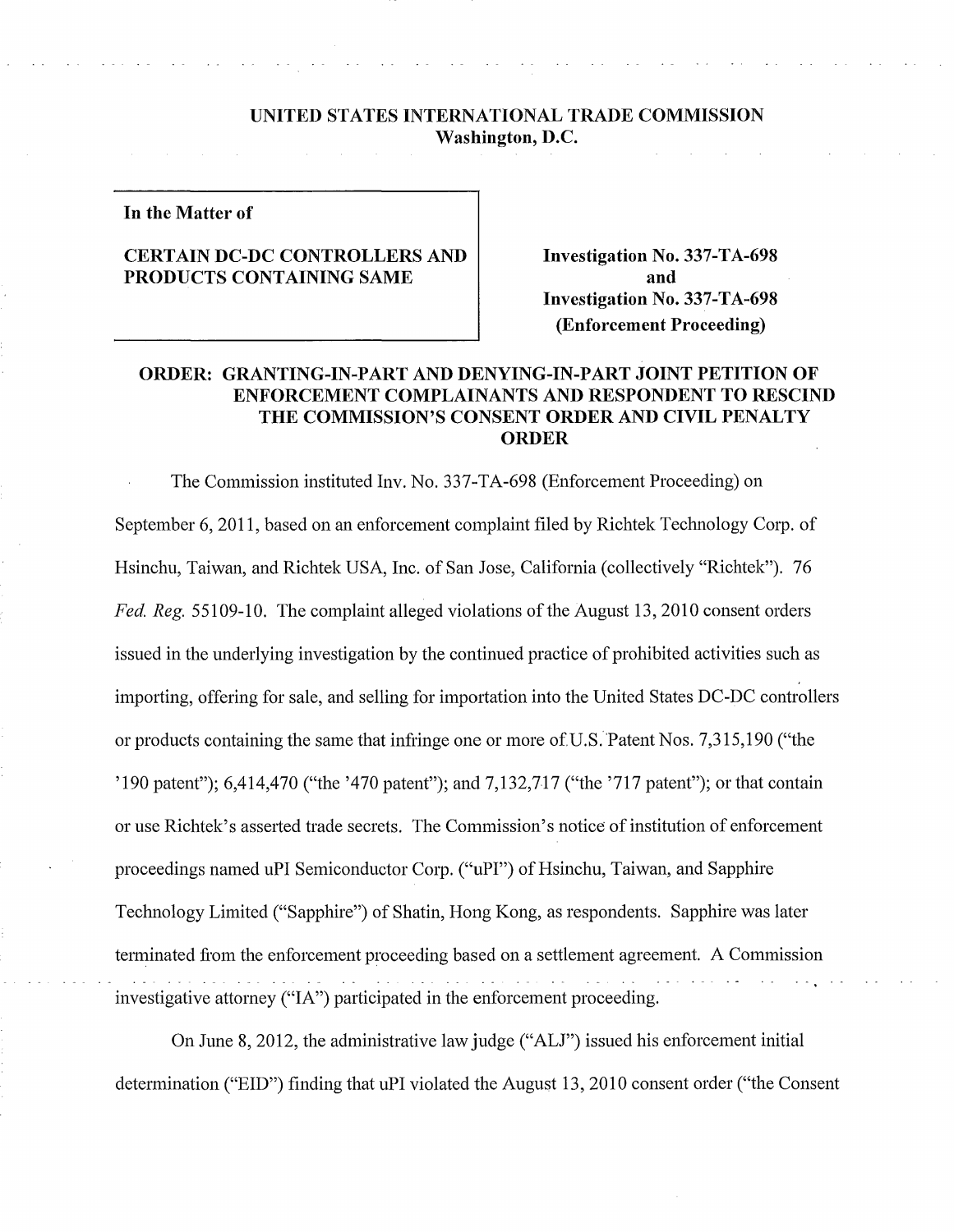Order") it had entered into. He found importation and sale of accused products that infringe all asserted claims of the patents at issue, and importation and sale of formerly accused products that contain or use Richtek's asserted trade secrets. The ALJ found that uPI's products developed after the Consent Order issued did not misappropriate Richtek's asserted trade secrets based on independent development by uPI. The ALJ recommended enforcement measures for uPI's violation that included the following: (1) modifying the Consent Order to clarify that the Order applies ( and has always applied) to all uPI affiliates, past, present, or future; and (2) imposing a civil penalty of \$750,000 against uPI.

On November 14, 2012, after review, the Commission affirmed the ALJ's finding that uPI violated the Consent Order, imposed a civil penalty of \$620,000 on respondent uPI for violation of the Consent Order on 62 days, and modified the Consent Order as recommended. The Commission affirmed the ALJ's finding of direct infringement of claims 1-11 and 26-27 of the '190 patent with respect to uPI's formerly accused products, but vacated the ALJ's finding that uPI did not induce infringement of claims 1-11 and 26-27 of the '190 patent. The Commission also reversed the ALJ's finding that claims 29 and 34 of the '470 patent are directly infringed by respondent uPI's accused DC-DC controllers and products containing the same, and determined that Richtek waived any allegations of indirect infringement with respect to the '470 patent. This action resulted in a finding of no violation of the Consent Order with respect to the '470 patent. The Commission affirmed the ALJ's finding that uPI's formerly accused products contained or used Richtek's asserted trade secrets to violate the Consent Order, but that uPI's post-Consent Order products did not misappropriate Richtek's asserted trade secrets.

2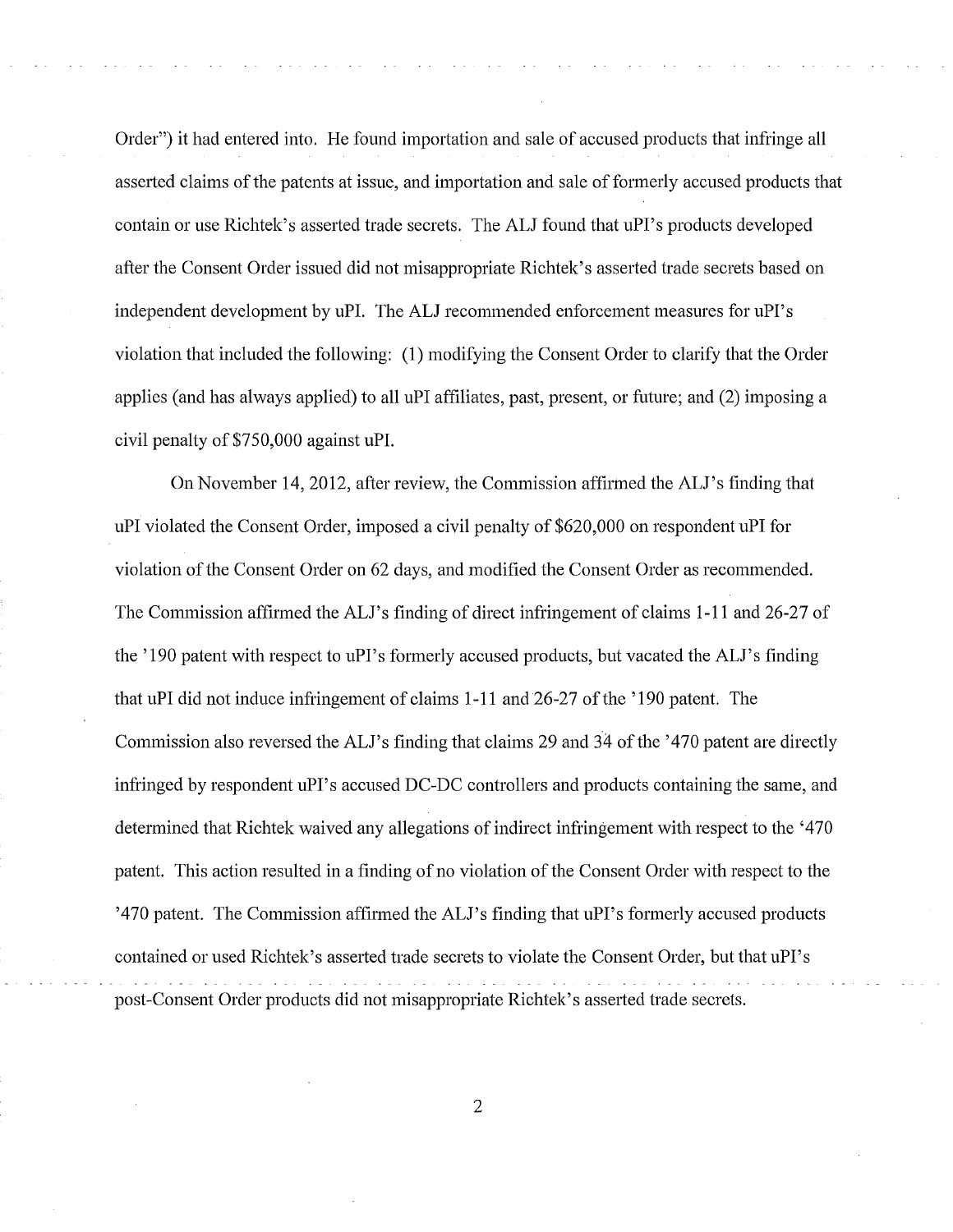Both uPI and Richtek timely appealed the Commission's final determination. On September 25, 2014, the U.S. Court of Appeals for the Federal Circuit issued its opinion in *uPI Semiconductor Corp. v. ITC and Richtek Technology Corp. v. ITC, 767 F.3d 1372 (Fed. Cir.* 2014). Regarding uPI's appeal, the Court affirmed the Commission's findings but reduced the number of days of violation by eight (8) days. *Id.* at 1380. Regarding Richtek's appeal, the Court reversed the Commission's determination that uPI did not violate the Consent Order based on trade secret misappropriation with respect to uPI's post-Consent Order products and found that substantial evidence did not support the Commission's conclusion that uPI's post-Consent Order products were independently developed. *Id.* at 1383. The Court remanded the case to the Commission for further proceedings with respect to violation of the Consent Order. *Id.* 

On January 6, 2016, following remand proceedings before the ALJ, the Commission issued a modified Civil Penalty Order which added eleven days to the total number of days in violation. Thus, the Commission found a violation of the Consent Order by uPI on 65 days and imposed a civil penalty in the amount of \$650,000. uPI did not appeal the Commission's remand determination.

On November 29, 2016, Richtek and uPI jointly filed a petition to rescind the Commission's Consent Order and Civil Penalty Order issued in the underlying investigation and enforcement/remand proceedings under Commission Rule 210.76(a)(l) based on a November 18, 2016, settlement agreement between the parties. On December 9, 2016, the IA filed a response in support of the motion.

On April 27, 2017, the Commission requested written submissions from the parties on the following question:

3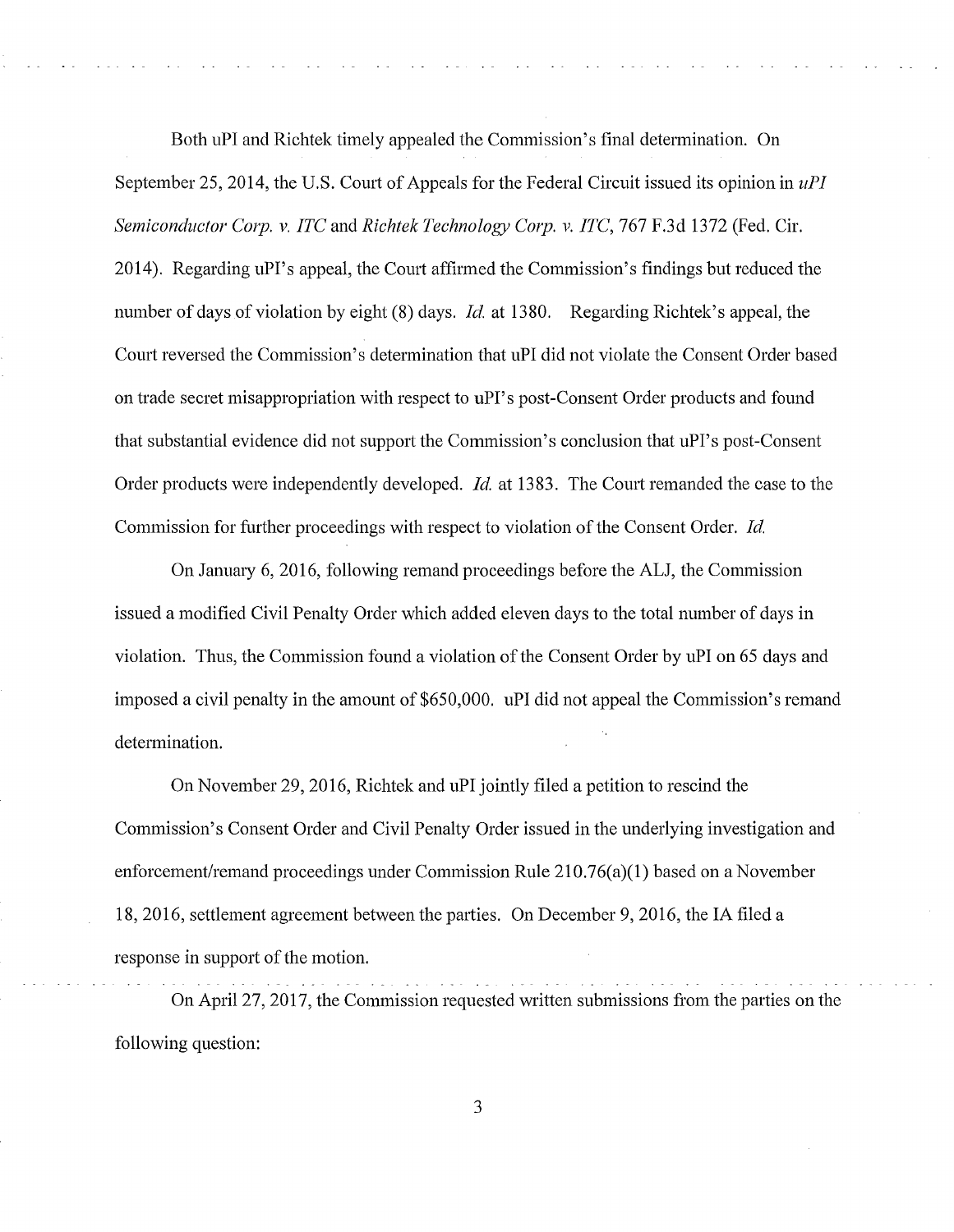... [T]he applicable authority permitting the Commission to rescind the civil penalty order under the circumstances here, *i.e.,* where the civil penalty order was no longer the subject of judicial review at the time of settlement. The parties should also address the applicability, if any, of *Biocraft Laboratories v. ITC,* 947 F.2d 483 (Fed. Cir. 1991).

On May 18, 2017, uPI and the IA each filed a submission in response to the

Commission's request. No other party filed a response.

Commission Rule  $210.76(a)(1)$  provides in pertinent part:

Whenever any person believes that *changed conditions of fact or law,*  or the *public interest,* require that an exclusion order, cease and desist order, or consent order be modified or set aside, in whole or in pati, such person may file with the Commission a petition requesting such relief ... The' petition shall state the changes desired and the changed circumstances warranting such action [ and] shall include materials and arguments in support thereof  $[.]$ 

19 C.F.R. § 210.76(a)(l) (emphasis added).

In view of the settlement agreement between the parties, the Commission agrees that the

Consent Order should be vacated, thus preventing any future enforcement against uPI.

Richtek and uPI also, however, seek the rescission of the civil penalty assessed as a result of uPI's violation of the Consent Order. Petitioners and the IA have cited the following instances of Commission vacatur of a civil penalty: *Certain Neodymium-Iron-Boron Magnets, Magnet Alloys and Articles Containing Same,* Inv. No. 337-TA-372 (Enforcement Proceeding), Notice of Commission Decision Vacating an Order Imposing a Civil Penalty for Violation of a Consent Order and Dismissing Formal Enforcement Proceeding (Oct. 20, 1999) *("Magnets");*  and *Certain Eraseable Programmable Read Only Memories, Components Thereof, Products Containing Such Memories, and Processes for Making Such Memories,* Inv. No. 337-TA-276 (Enforcement Proceeding), Notice of a Commission Decision Vacating Order Imposing Civil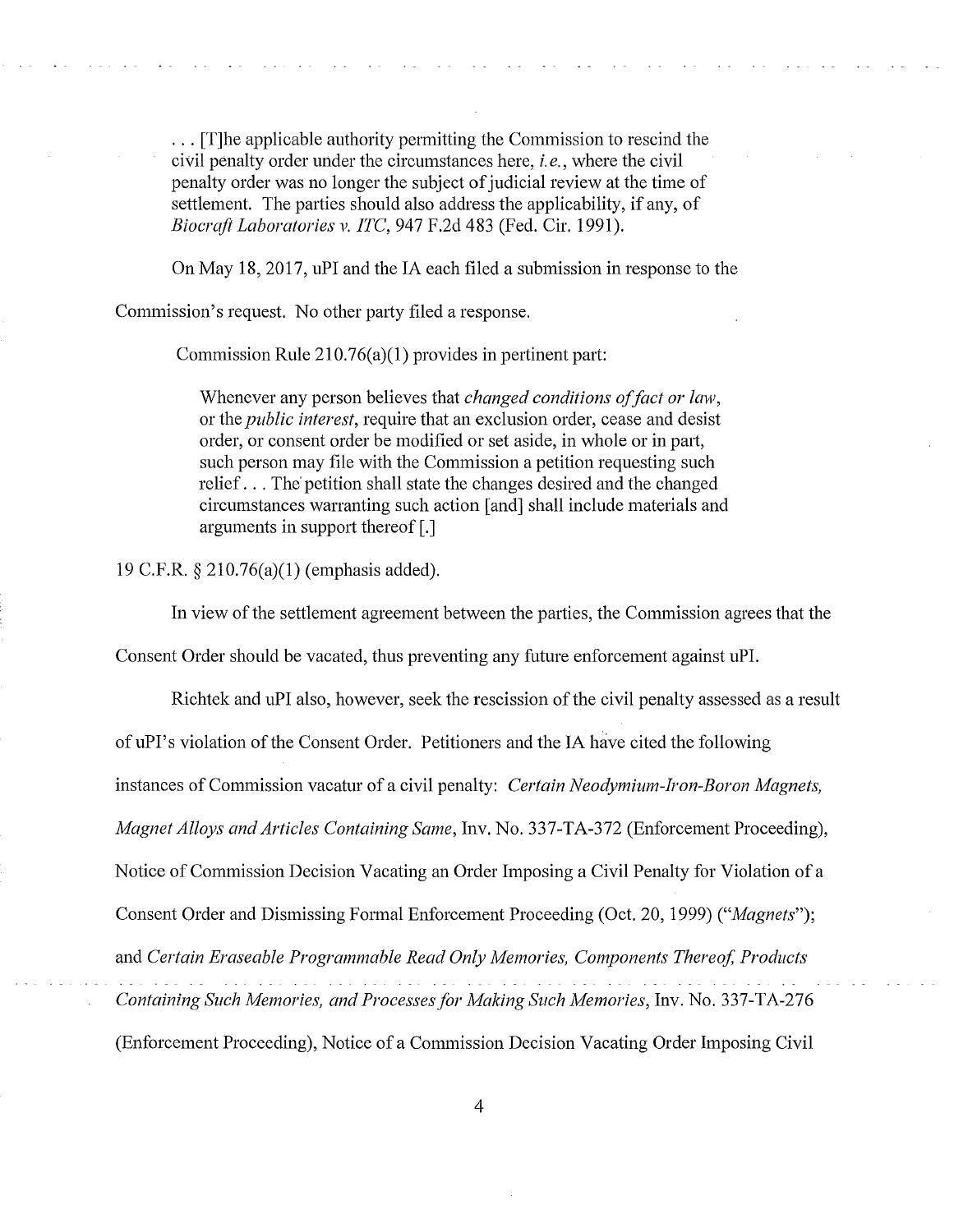Penalty for Violation of Cease and Desist Order and Dismissing Formal Enforcement Proceeding (May 11, 1992) *("EPROMs").* In both of these investigations, appeals were pending from the Commission's determination at the time the parties settled and sought to vacate the civil penalties, *i.e.,* the Commission's determination had been appealed and was under judicial review.

The facts of the present investigation are different from *Magnets* and *EPROMs.* The settlement agreement was reached and the joint petition was filed after the time for seeking judicial review expired. As the parties seeking relief, petitioners bear the burden of demonstrating (i) that the Commission has the authority to vacate the civil penalty under the present circumstances, and that, (ii) the Commission should exercise that authority in the present case. The Commission finds that uPI and Richtek have failed to meet their burden to demonstrate that either of these conditions has been satisfied. By way of example, uPI and Richtek have failed to point to any instance, including *Biocraft,* in which any tribunal, including the Commission, excused the levy of civil penalties owed to the government or their equivalent under such circumstances. Accordingly, uPI is obligated to pay the assessed civil penalty.

Upon consideration of the record and the submissions in this matter, the Commission hereby ORDERS that:

- 1. uPI's and Richtek's joint petition is GRANTED as to rescission of the CONSENT ORDER.
- 2. uPI's and Richtek's joint petition is DENIED as to rescission of the CIVIL PENALTY ORDER.
- 3. The Secretary to the Commission will serve this Order on all parties to the investigation.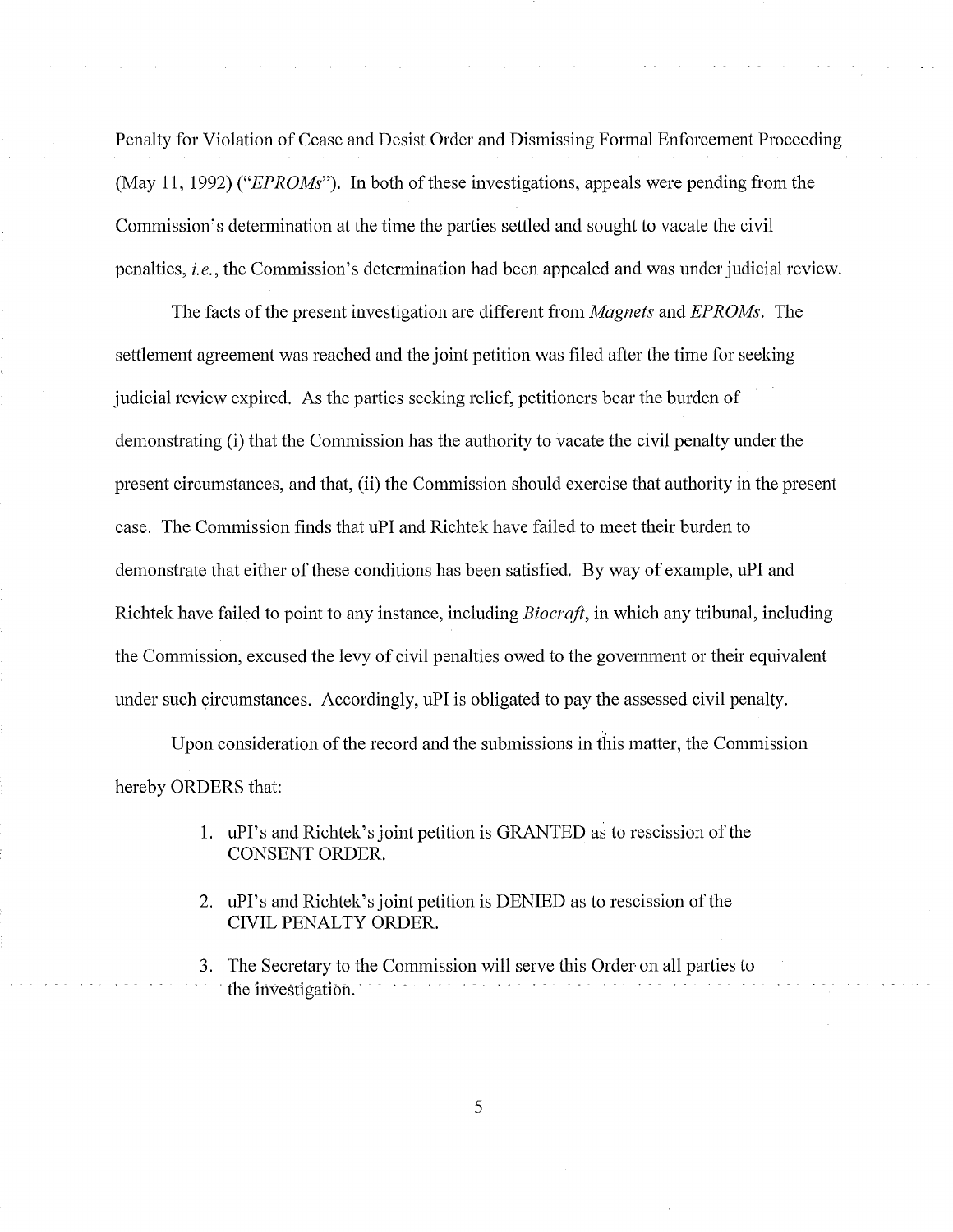By order of the Commission.

 $\hat{\mathcal{A}}$ 

Lisa R. Barton Secretary to the Commission

 $\bar{\gamma}$ 

 $\epsilon_{\rm r}$ 

Issued: October 16, 2017

 $\omega_{\rm c} \sim 2$ 

 $\hat{\mathcal{A}}$ 

 $\bar{z}$ 

 $\hat{\mathcal{A}}$ 

 $\bar{\gamma}$ 

 $\bar{\beta}$